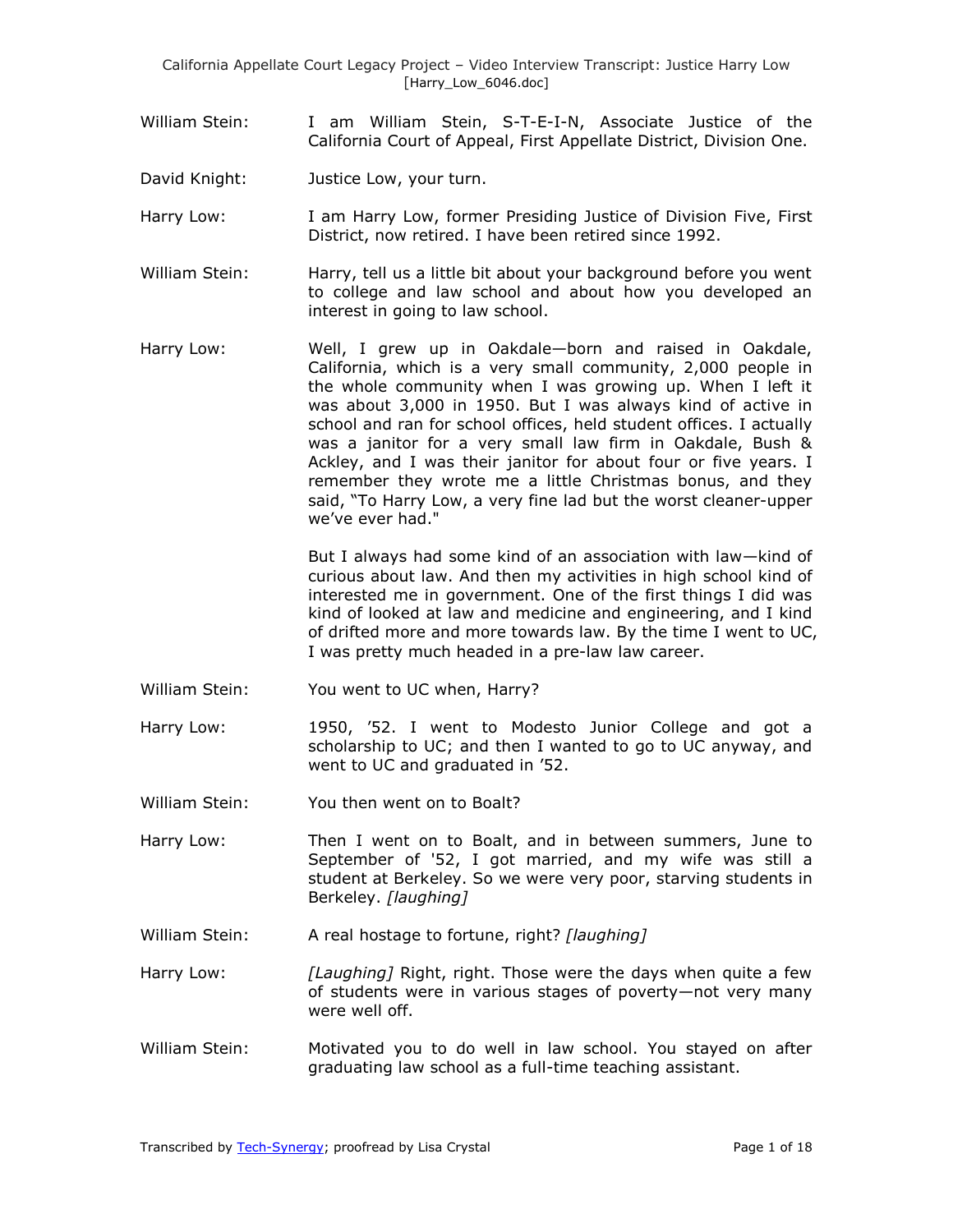- Harry Low: Yeah, a TA of a research-writing course. And then about in 1956, Sho Sato, who was a professor at Boalt, he was a former deputy AG in the tax section, kind of said, "Gee, you majored in some tax courses" $-$  I did a couple of extra Adrian Kragen tax classes—and he said, "I recommend that you go to the California AG's Office. And so then they kind of recruited me, and off I went to the Attorney General's Office.
- William Stein: And the Attorney General at that time was?
- Harry Low: Pat Brown—and Pat Brown was a very colorful guy, as we all know. And I was one of the first Asian attorneys hired in. I could remember he'd get me confused with Delbert Wong, who was an earlier deputy AG that he hired in Los Angeles.

#### $(00:04:57)$

He once called me Delbert, then he'd get puzzled, and he said, "There's my Chinese deputy." [laughing] And he said, "How are things out at in Berkeley?" or whatever—"How are the Diamond Heights?" and so forth.

- William Stein: That was a different time.
- Harry Low: Oh yeah. It was a small office, 45 or 40-some people in this whole San Francisco office, and everybody kind of knew what everybody else was doing. You were assigned to the tax section, but we all did criminal briefs, and we all did some administrative law; and it was a very small, friendly, collegial office.
- William Stein: Then the other Attorney Generals you worked for was Stanley Mosk.
- Harry Low: Stanley Mosk and I worked for Tom Lynch for a very brief period of time. I didn't plan on staying there that long a period of time. And every once in a while, I would get proposals to go out in private practice, but I enjoyed the AG's Office, and it was a very good learning experience. And it was a wonderful, good law office at those days, and probably even today. And I have a high regard for the Attorney General's Office.
- William Stein: Anything in your career . . . there's a lawyer that started you on your way towards the bench or any political events or major events in your life?
- Harry Low: In '58—I went to the AG's office in '56—in '58, Pat Brown was running for Governor, Glenn Anderson running for Lieutenant Governor, and Alan Cranston, and then Stanley Mosk, and so in '58 I kind of got involved in the campaign a little more intensely. It was a very interesting campaign. And it was kind of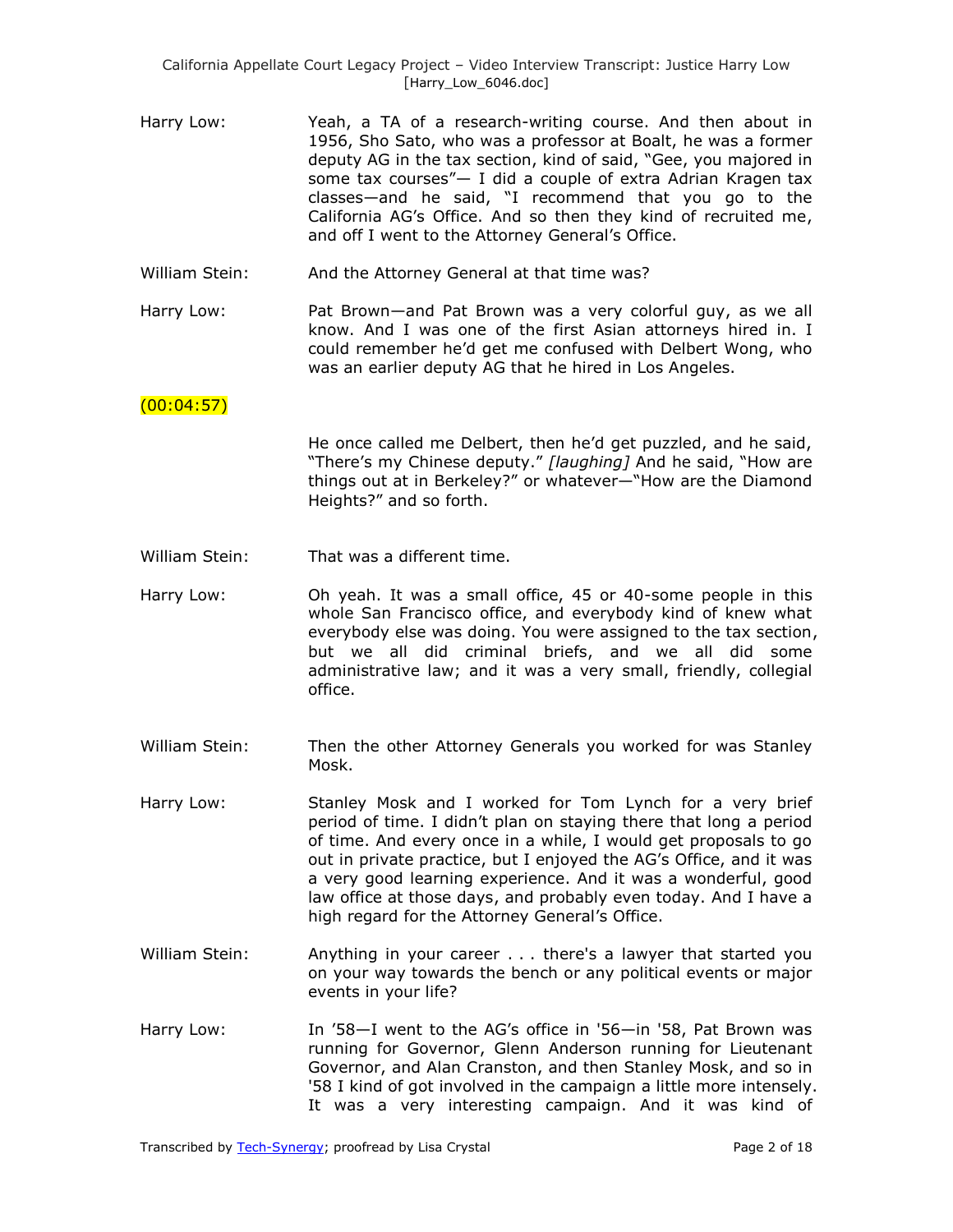interesting working for Stanley Mosk in his campaign, because he kind of enjoyed coming to the Chinese community and he had a great affiliation with the Chinese community. And of course Pat Brown was a San Franciscan and he knew everybody in San Francisco. So I kind of got a little bit involved in the '58 campaign. But I also was trying a number of cases in the Attorney General's Office, and I guess you kind of got enamored with the court and you kind of said, "Gee, a kind of interesting role to go for the bench."

- William Stein: And you were appointed in San Francisco Municipal Court in 1966?
- Harry Low: Yeah. I was a midnight appointment of Pat Brown. Pat Brown ran for, of course, his third term, and I remember helping him put on some rallies in San Francisco and in Chinatown. Pat Brown appointed me to the Worker's Comp Appeals Board in early '66, January of '66, and I had a four-year term, a very interesting role on the Worker's Compensation Appeals Board. And I thought Pat Brown was going to win a third term, but Ronald Reagan of course won.

And so I approached Pat and said, "I kind of always wanted be a judge.‖ And he said, "How old are you?" *[laughing]* But Pat at the very tail end of his administration appointed me to the municipal court, at the very end of '66.

- William Stein: You were the first person of Chinese-American ancestry to serve basically in Northern California?
- Harry Low: Yeah, I think there were only two. There was Delbert Wong, who was a former deputy AG who Pat appointed in Los Angeles, and then he appointed me in San Francisco, a Chinese-American. I think he appointed a couple of other Asian-Americans, Japanese-Americans, to various judicial posts, but—
- William Stein: Long-term, "first Chinese-American ancestry" has followed you through your career quite a ways, hasn't it?
- Harry Low: It has, yeah; first on the superior court, first on the Court of Appeal.
- William Stein: And we will get into the others before this is over. It's an amazing thing for you, I know it must be. Then you ran for superior court.

### $(00:10:08)$

Harry Low: Right. I served on the municipal court. I had been the presiding judge and then served in virtually all the roles. Ronald Reagan was of course the Governor then. I think that having had a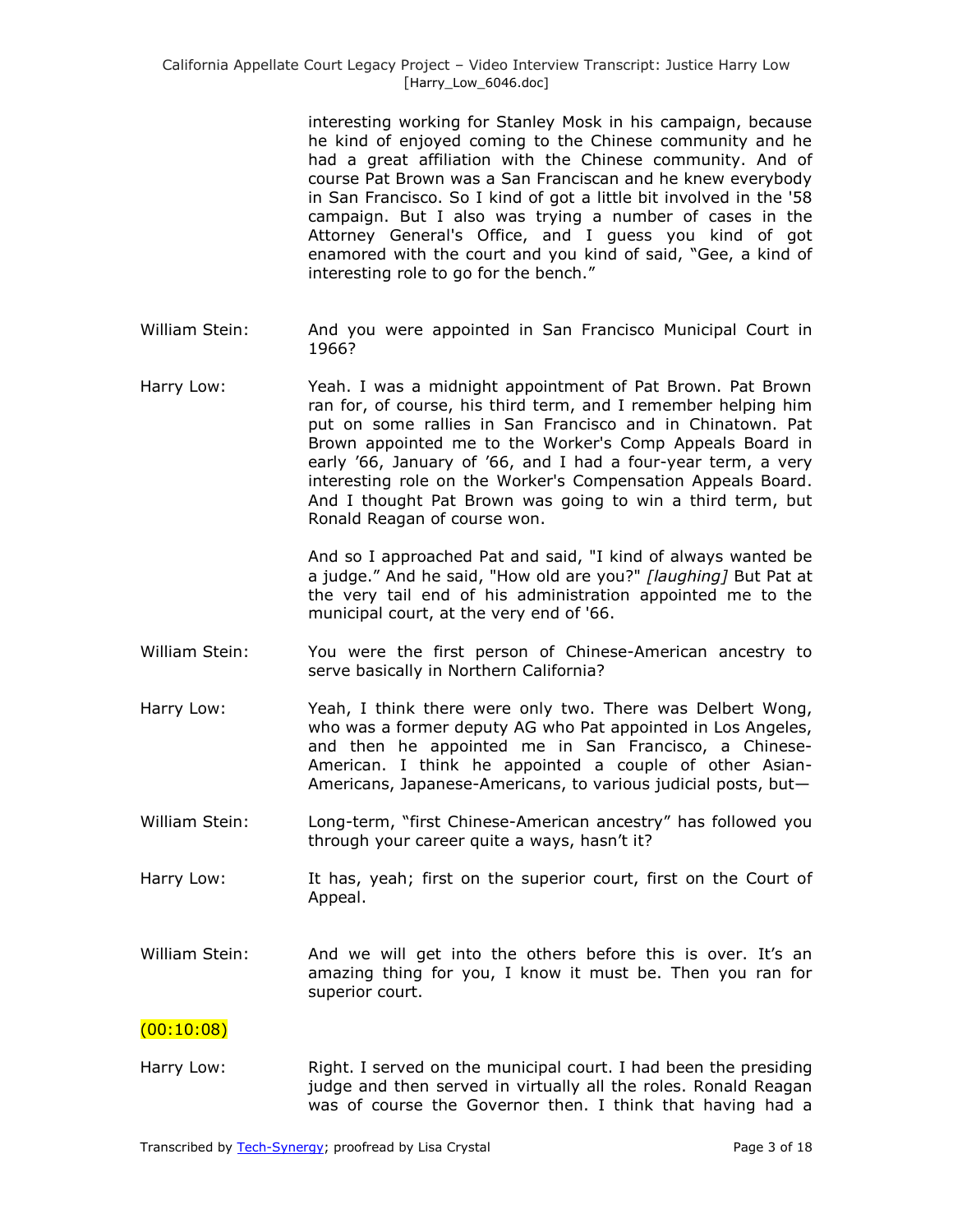fairly active Democratic background, it kind of held me back in his appointments. And so an opportunity came up when a judge retired; Judge Byron Arnold retired. And I put together a campaign and called up all of my friends and all of the groups that I belonged to. And I was fairly close to Joe Alioto, the former mayor of San Francisco, and he was very supportive. And so we put together a campaign and no one else ran. So I was elected and then appointed by Governor Reagan for the unexpired term of Byron Arnold, and I took over his office in January of 1974.

- William Stein: That background, Harry, leads to some issues that I'd like . . . if you want to express some interest on it for the purpose of the interview. You've been appointed to the bench, and you ran for the bench. So you were on both sides of how you can become a judge in California. Any views on the benefits or negative aspects of each of those processes?
- Harry Low: Yeah. I think that the process works very well in California. Most judges are appointed and then they stay on unless they get into some difficulty of some kind or get involved in some issue. But I think that it also allows for an elective—somebody retires . . . and like there were two or three vacancies in the year that I ran—and allows for somebody to run for the trial court. I think the appointment process for the appellate courts are very good, and I think that it kind of removes it from its political elective process. Of course when I became Insurance Commissioner, there was a real, there's still a real, question as to whether or not an elective office should be maintained for either judicial or a pure regulatory position. But I think the process works very well in California.
- William Stein: The other process you went through there that I'd like to discuss, if you want to voice any opinions on, is that you were on the municipal court, as you mentioned—when you were on the municipal court and the elevation is at the behest of the Governor and you're in the wrong political party. You can spend a lot of time on the municipal court, or a short time, if you happen to get in the right timing. But since you retired we unified the courts and there's only really one court now; municipal, superior now just the general trial court. Do you have any views on how that's working out, or whether that was a good idea or not?
- Harry Low: I spent seven years on the municipal court, and those were very, very interesting times dealing with the misdemeanors, and then I took assignments for the superior court from time to time too. I thought it worked very well. But I enjoyed my role on the municipal court, and I thought that I got tremendous training on the municipal court. And even though you didn't handle serious felonies, you did the preliminary hearings, you dealt with a whole batch of misdemeanors. Of course 1967 was when the Summer of Love came in, and all of Haight-Ashbury,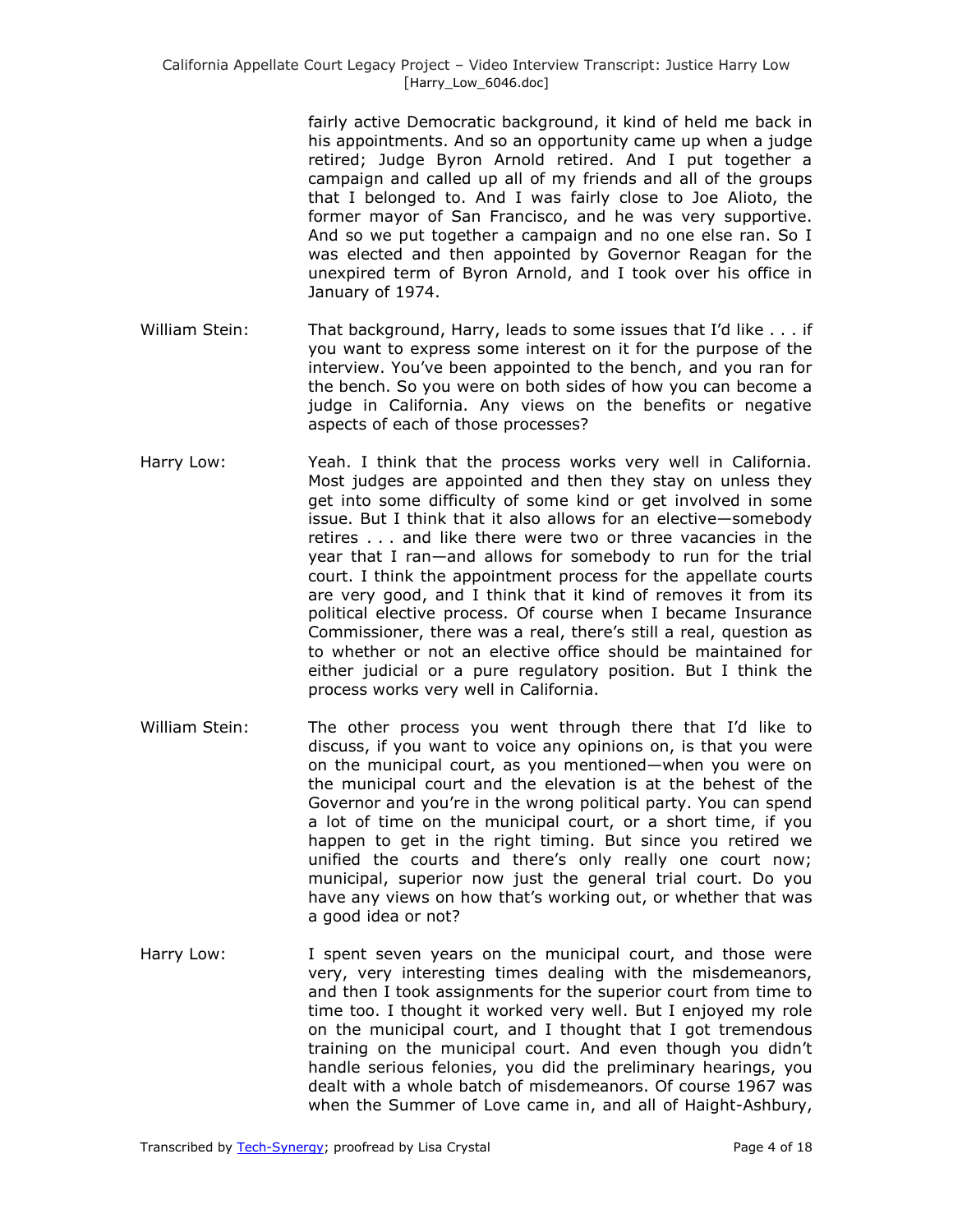the Vietnam veterans against the war, the Black Studies protests, and a number of those kinds of things were pretty heavy type cases. And it was a wonderful training ground.

I think that there are some advantages in the unification of the courts. I think, certainly in the felony preliminary hearings, that it's good. But I kind of think that the training that I got from the municipal court was wonderful training—in calendar management, and handling volumes of cases, and the variety.

# (00:15:27)

I think that if you're stuck in the municipal court for a long, long period of time, it is kind of, somewhat, disheartening, particularly if you feel that you're a fairly good judge; but then there were always assignments to the superior court, which I took on a regular basis. And I remember when I was PJ, when Joe Karesh was PJ of the superior court and we worked out, okay, you're going to have this judge for two weeks, you're going to have this judge for four weeks or whatever period of time. So it allowed for the interchange to take place on an informal basis.

- William Stein: I think when you retired you were giving a talk, and I think you said that you enjoyed . . . or that the best court that was closest to the people was the municipal court—where you saw the real people, the real day-to-day problems that people have that don't escalate into superior court felony problems or civil law problems that are hundreds of thousands of dollars; but just the day-to-day, getting-through-life problems are in that court.
- Harry Low: Yeah. I still think that that's the case, that the system is somewhat backward—that the encouragement of good judges to stay on in a municipal court to deal with the real people, people-type problems, ought to be encouraged. And the differences in the role should not be—at least in pay and prestige—should not be as disparate as it was in preconsolidation. And even the work of the appellate court, I think compared to what you do on the municipal court, in terms of overall social value, I think that the municipal court should be given the recognition and the prestige of a higher degree than it had in those early days.
- William Stein: You obviously are a hands-on kind of personality that likes to get involved with people, with people's problems. Did you have any problem when you got to the appellate court? This place is like the ivory tower. My phone never rings unless it's my wife. *[laughing]*
- Harry Low: *[Laughing]* Well, I think that the creation of a new division and being a PJ and dealing with all the writs . . . and then of course,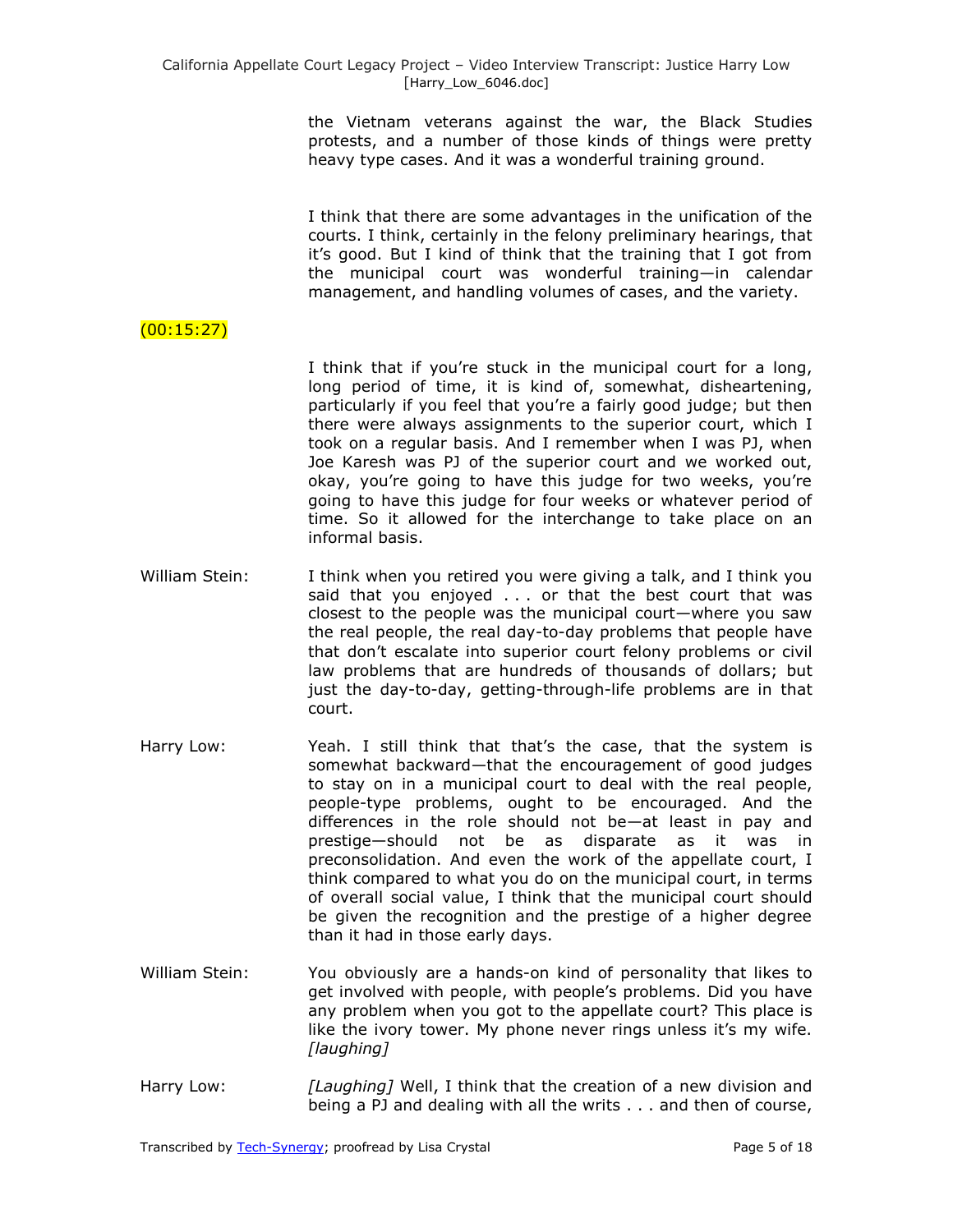I always kind of took a fairly active extrajudicial role in activities: the National Center for State Courts, the ABA, and some other community-type activities that were somewhat law related but were certainly diversions. So I enjoyed the role on the appellate court. And I guess it's like every role—if you're a master calendar judge or a PJ for a period of time, you kind of get a little worn out, and you kind of want just to try cases. Or if you try a whole bunch of cases you say, "Well, maybe I'll take a role as a law and motion judge or something of that kind that gives it a little more excitement." Then you could say, "Gee, it's a little bit too much excitement. Let's try something different."

- William Stein: Speaking of midnight appointments, you were appointed to the Court of Appeal in 1982 by the outgoing Governor Jerry Brown. That was a new division that had been created. Do you want to talk at all about how that came about?
- Harry Low: Yeah. Well, it was . . . there are various stories on it. It was . . . They added three new justices to the First District, and a question of whether it was intentional or was just to add more judges; probably the First District didn't really merit at least a whole new division, three additional appellate judges. But the law, the Legislature passed it. I guess part of it was to give Jerry Brown a crack at appointing some additional judges. I think Bob Puglia of the Third District and others said, "Gee, you guys are going to have nothing to do.‖ But it passed and created a whole new division. Of course, we had then the work of the Sixth District.

### $(00:20:55)$

The Sixth District initially was not part of . . . did not get created, because the appointments were somewhat delayed. And then there was still the influence of cases coming out from Monterey and Santa Clara and so forth that went to the First District. And the First District was very much backlogged in 1982, 1983. So, the three of us stuck together for nine years, Zerne Haning and Don King and I.

- William Stein: Yeah, Don King from San Francisco and Zerne Haning from San Mateo. And the three of you were the . . . were they still with you when you retired?
- Harry Low: Oh, yeah. All nine years we stuck together—and wonderful colleagues. And I probably talked to Don King three or four times a day and probably had lunch with him two, three times a week; and Zerne I would see all the time too. And we worked very, very closely together. And our philosophies were pretty much the same—very few dissents, very few concurring opinions, rather rare that we had dissents. We hammered out our differences, if there were differences. And we also had a similar type of philosophy in terms of calendar management: that we just disliked old cases.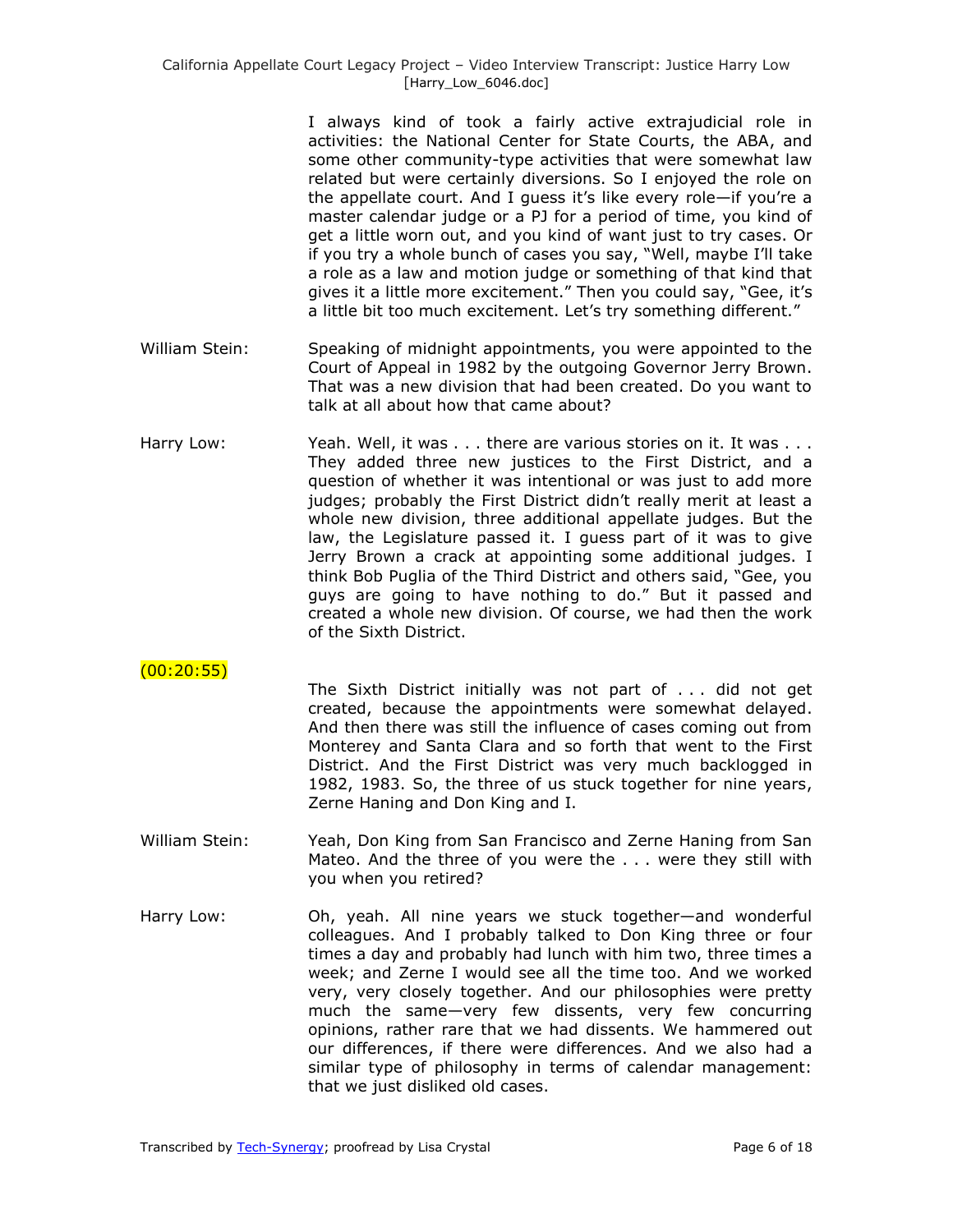- William Stein: Yeah. At that time most of the other divisions—our careers overlapped a little bit—most of the other divisions worked the cases a long time before they had oral argument, and the cases might be a year or more old by the time you had oral argument. But you guys were popping them out as we try to do today now. It was kind of a—
- Harry Low: Yeah. I think that it was sort of the master calendar roles and PJ roles that I had, and Don King and management of the family court and Zerne and his sort of efficiency-minded court that if we delayed, particularly things that dealt with procedural appeals, a demurrer, or a motion for summary judgment . . . And then it was an event that occurred maybe five years earlier already, and then by the time it went through the appellate court it would be eight years old and nine years old. And so we thought that was just an abomination.

So we took upon ourselves, we got a lot of old cases from the First District and they were reassigned. We said, gee, working on old, old cases just was not a very desirable thing. And so we each took on at least 10 cases a month, and we were handling 30 cases a month, the three of us. Then we also kind of grouped the cases together, like tort cases would be one judge; contract cases, employment cases, or whatever cases; family law cases, Don King of course kind of ate those up very well. *[laughing]* So we kind of grouped the cases together. The writ material, we conferred on a regular basis. So we brought in some kind of management efficiencies and just wrote opinions very, very quickly on the cases that we had.

- William Stein: Before you got started on the cases, though, you had . . . as I recall, those confirmation hearings were very late in the year; they were in November or early December. And then you were becoming an appellate judge right now. What I wanted to talk a little bit about, if you could recall for us . . . I mean, first of all, physically you had to access some space in this building, and then you had to hire a staff—not only your own staff, but each of you had to hire a staff. And then you had to get a clerk's office going for you. The rest of us have all moved into a position—like my position goes back to 100 years. How did you physically . . . anything about that?
- Harry Low: Yeah, sure. Well, going back a little bit to the confirmation hearings . . . were kind of interesting because the Attorney General then was George Deukmejian, who was the elected Governor; Rose Bird, the Chief Justice; and Tom Caldecott was the First District person. But we were all pretty much confirmed unanimously, so we took office fairly quickly. It was appointment at the tail end in the Brown administration; we were sworn in.

# $(00:27:06)$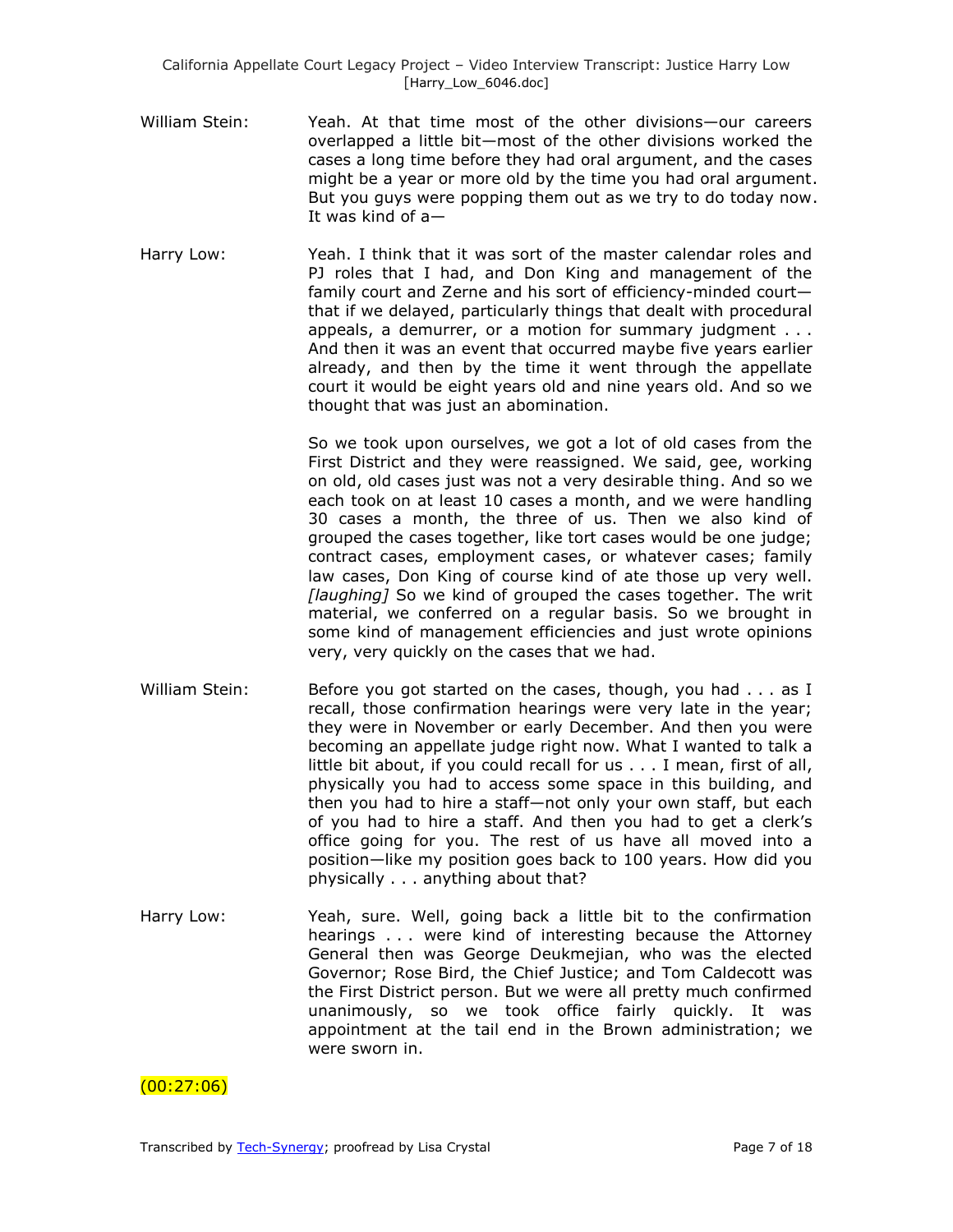But we quickly built our staffs. We interviewed staff people from the attorneys' research staff, and then I hired a fairly young secretary, Harriet Helmer, who stayed with me for nine years—a very efficient, very able person. But we kind of got lucky; we hired excellent staff. I know that Don King hired John Isenberg, who is a specialist now on appellate matters; and I hired Dennis Leader, who was formerly on the staff. Then we drew people from the clerk's office. And I recall the clerk was really running, stamping out opinions by the . . . and issuing opinions and getting them served and all that. He was working very, very hard. But we were fortunate that we set a good pace. And we had some excellent staff that did the work for us, and of course we all worked fairly hard and just read the briefs and listened to the arguments.

- William Stein: I want to talk a little bit, if you can, about the impact of the changing technology now. I know I went on the Superior Court of San Francisco shortly after you left, and the phone still had the round buttons. And it was Klondike—I mean, computer was unheard of; the judges certainly never saw one. When you arrived here, they had some early-version word-processing system. I don't know what they had. How did you work through that? How did you see the changes? Did they work?
- Harry Low: Well, the word processor was just kind of beginning. In fact, I was not used to using a word processor and I went to San Francisco junior college to learn a little bit about word processing. And I learned quite a bit about word processing. And the technology just continued to improve. Even getting records of the trial courts—it was amazing, the changes that were made, because we were trying to get records for starting the appeal. I remember I had a role of trying to get the reporters to get the records in on time. I had orders to show cause on reporters; and I mean, that technology has just changed dramatically, because you could get instant transcripts now and so forth.

But the technology has greatly, greatly improved. Now things are done so much more quickly and efficiently that that's changed. But I think the judges tend to lag behind in their use of technology and don't have the upbringing the young people now have; and the technology is still lagging somewhat behind by the justices, in even just using Westlaw or Lexis and so forth.

# (00:31:28)

- William Stein: Or even knowing how to type on the-
- Harry Low: Right, right, right. *[laughing]*
- William Stein: I just want to talk a little bit about some of the big issues that went through the courts while you were on the appellate court.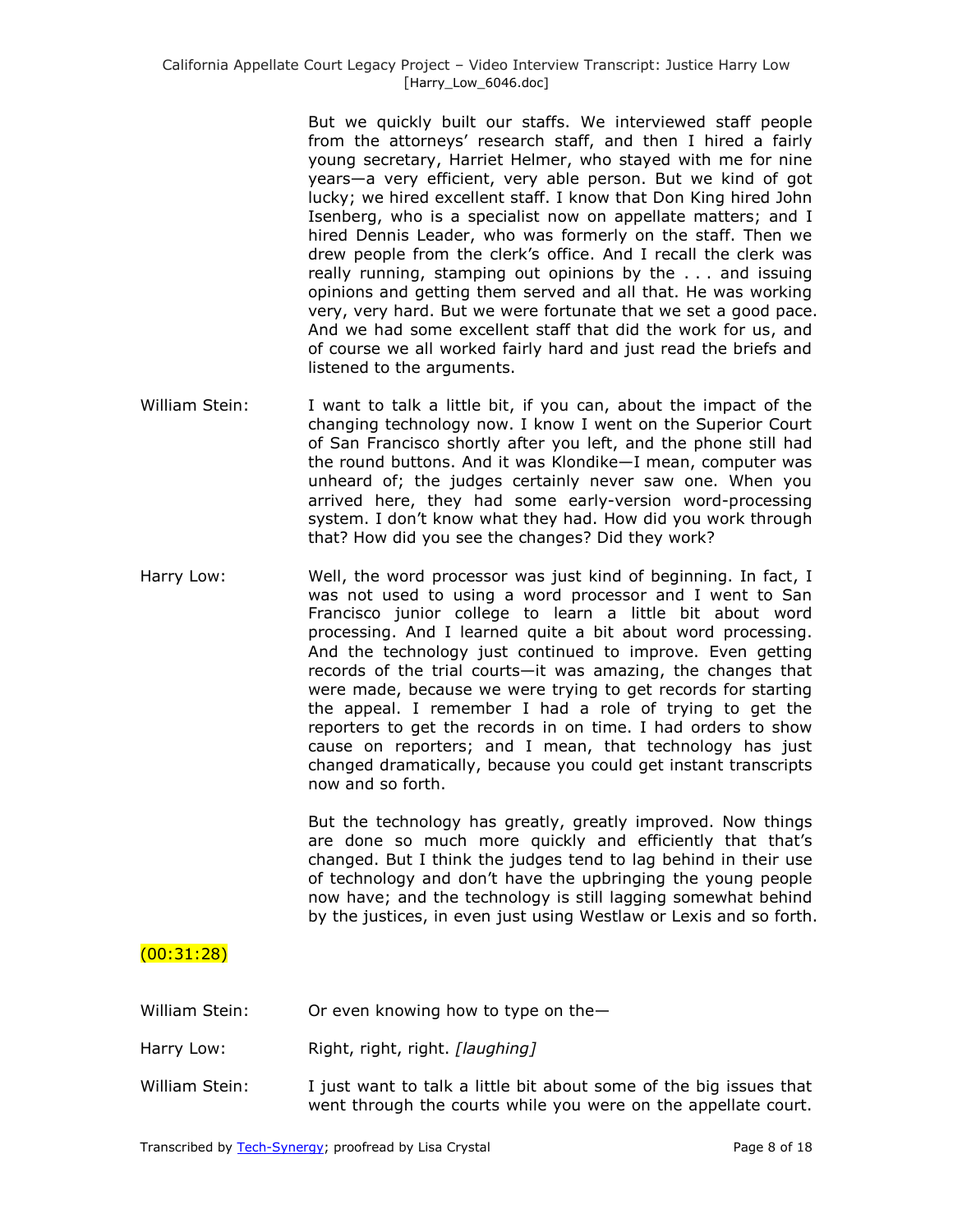And I was reviewing some of the former opinions. There was a lot of environmental law. There was a great kind of growing.

- Harry Low: It was. And I remember Division Five issued a rather significant opinion on the Forestry Act, where it said that CEQA applied to forestry. And all the Mendocino forestry cases kind of seemed to wind up in Division Five, and we were fairly strict about cutting down trees and made sure that the CEQA was adhered to and that the removal of trees were met with forestry *[inaudible]*. And also about the same time, the whole BCDC issues were very significant; the Bay Area conservation district was a significant piece of legislation. And we dealt with a number of those issues, and general land use problems were very, very evident. So we had a great deal of government law that passed through about that period of time. And kind of my former AG experience and the way government worked, it was very helpful to me.
- William Stein: Yeah. I noticed actually reviewing some of those, some of the cases you wrote . . . And one that comes quickly to mind is Laurel Heights, where the UC took over the old Fireman's Fund building in the city here and was converting it into a campus. And you wrote the opinion about CEQA; they didn't take into account the future development. But that and several of the other cases that were then taken over by the Supreme Court . . . But they came out the way you did, which is always how it feels to an appellate court judge, how they feel as an appellate court judge. We don't start a CEQA case, I think, without citing Laurel Heights.
- Harry Low: Is that right? That is very interesting.
- William Stein: In the *Bay Conservation* case, you wrote the opinion in *Mein v. Bay Conservation*, required this house that was built without permits over the bay to be removed.
- Harry Low: Removed, yeah. And it was a drastic result, but I think it was the right result; it just did not meet the BCDC requirements. And we said, "Gee, you did wrong, and you have to tear it down." And it was a very, very expensive house for that period of time.
- William Stein: The other one that I recall was *Yarbrough v. Superior Court*; it made you popular with the bar.
- Harry Low: *[Laughing]* That was an interesting case. We felt that a person that was indigent in a civil proceeding should have the right to counsel, and if he did not have the funds to hire counsel that one should be appointed for him; and so we wrote that opinion. We consulted the bar, we invited amicus to file briefs, and so forth. It created quite a stir, but in terms of the practicalities of those kinds of cases coming up, it was a person that was in prison who was assaulted but charged with assault. It's very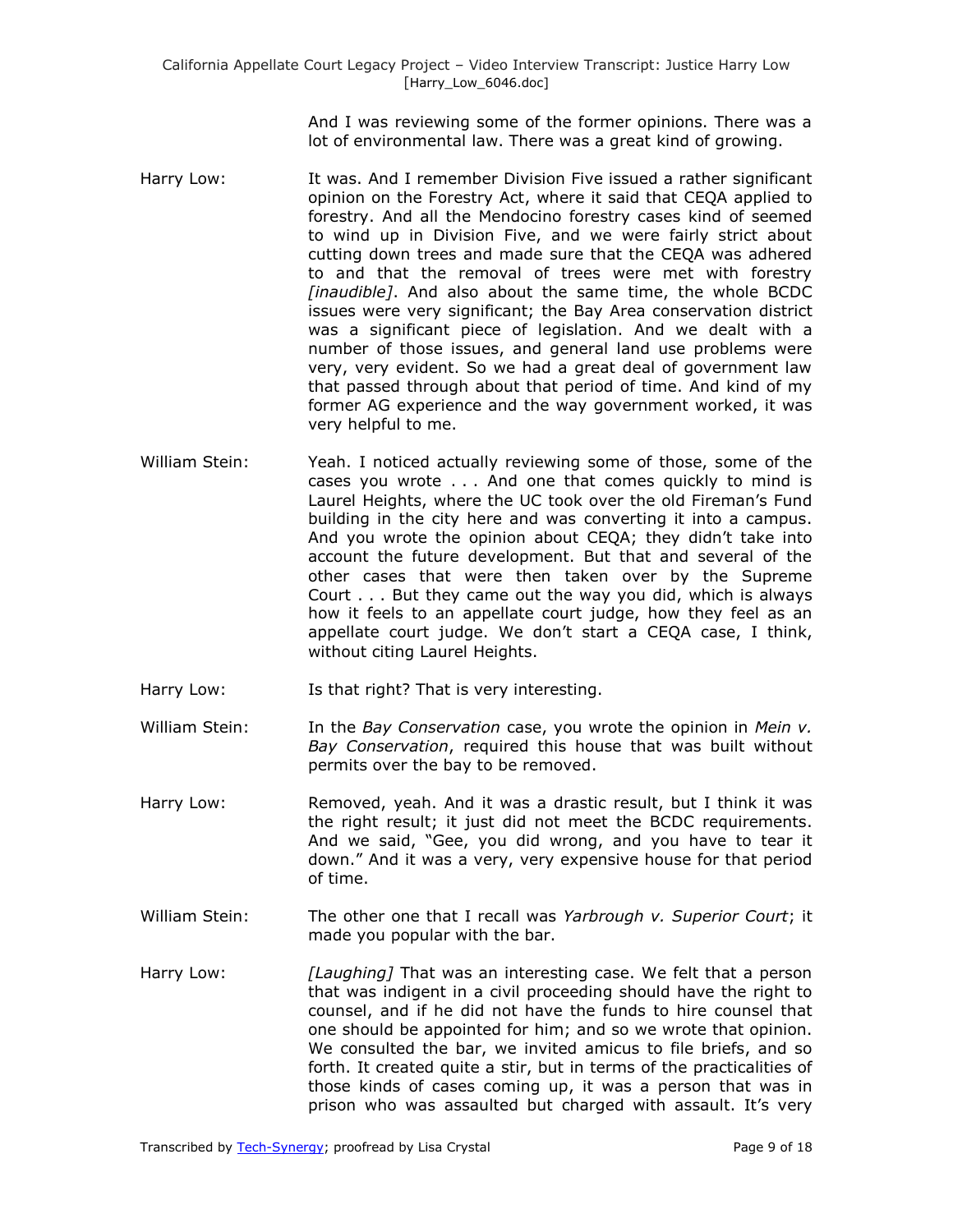rare, and I don't think that since *Yarbrough*, very, very few appointments from the court have ever come down to say, you, Mr. Attorney, have to represent for free, the civil litigant.

- William Stein: But those problems exist for the courts today. And you were on the committee that produced the 2020 report in the 1990s and you chaired that?
- Harry Low: Yeah, I chaired one section of it.
- William Stein: This was where we look forward to what the court might have problems with, development, and we're still working on that. And in pro per litigation in the court still is a big problem. Some things do not change.
- Harry Low: Yeah. They don't change, they don't change. They only get more attention.
- William Stein: Anything else about the time you spent here on the court, Harry?
- Harry Low: Well, it was a very enjoyable period of time. And I did serve on a number of committees by appointment of the Governor and by appointment of the State Bar. I was on the State Bar Futures Committee. I chaired a committee, while I was at the appellate Court, PJ, on the Jenny Commission . . . some leaks that the Jenny Commission allegedly was involved in.

I served on the National Center for State Courts. And I think that that was a very interesting, helpful committee, because it gave me a little more appreciation of calendar management and the ability of a judge to influence the flow of cases. So that was a very interesting role.

William Stein: You mentioned the Jenny Commission, and there may not be . . . anybody who looks at this, they may not know what we're talking about. Do you remember how that came about? How it was created, when the Lieutenant Governor was trying to appoint judges every time Jerry Brown left the state?

### (00:38:50)

- Harry Low: Right, right, yeah. So they appointed a Judicial Nomination Evaluation Commission, kind of they have to go through that to make some kind of a grade, the Governor could still appoint somebody who was deemed unqualified, but it was very rare. But it had to go through that process. And the Judicial Nomination Evaluation Commission took 90 days to go through that process, and it put a kibosh on the Lieutenant Governor making those appointments.
- William Stein: And we still use that. And the commission still works, and it works very hard today.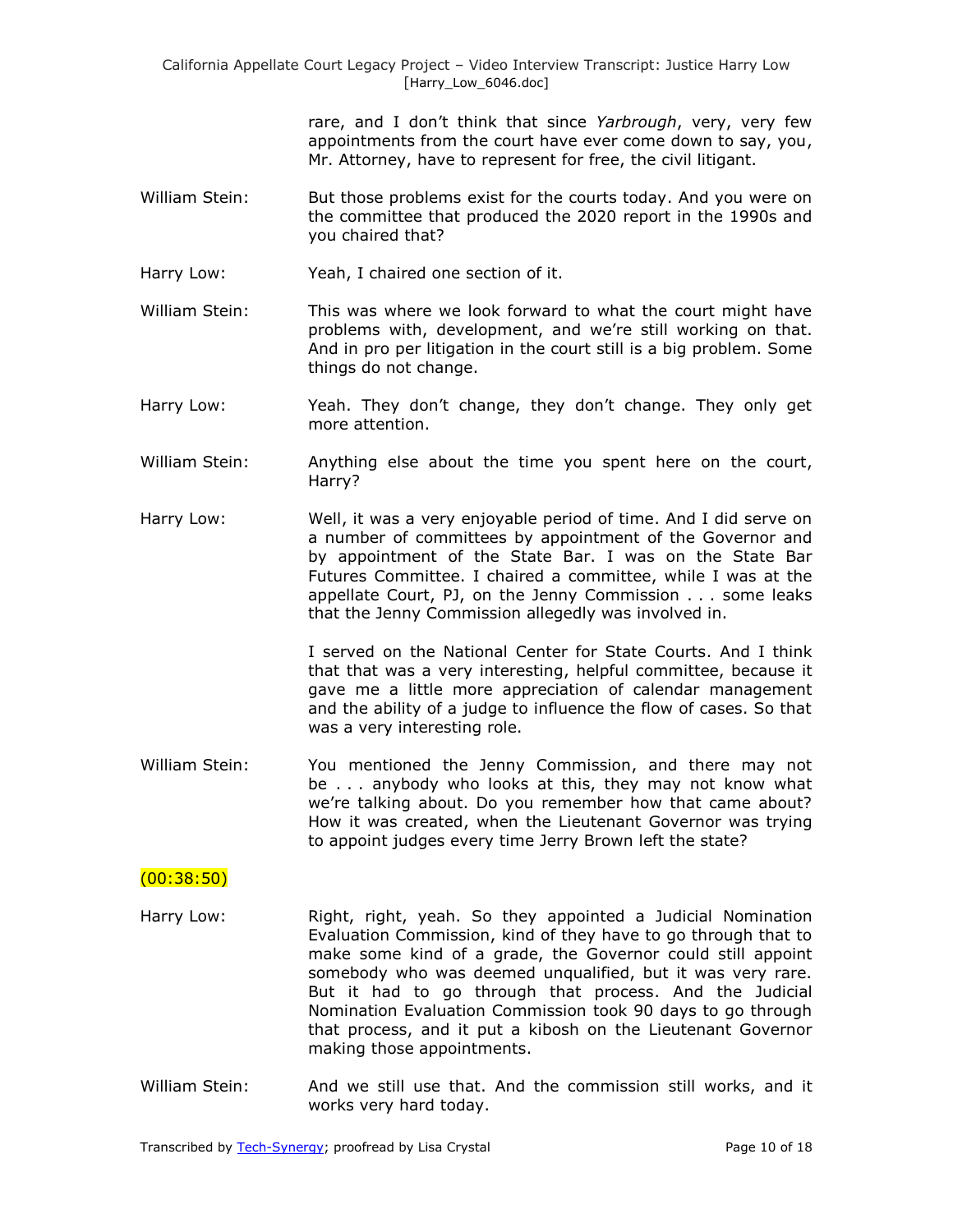- Harry Low: Yeah, yeah, right, they built *[inaudible]*.
- William Stein: Now, at some point you retired, Harry. One of the questions is, why did you leave? Why did you leave this wonderful place? *[laughing]*
- Harry Low: *[Laughing]* Yeah. Well, I guess I stayed seven years on the municipal court, nine years on the superior court, and then nine years on the appellate court. It was a very enjoyable role on the appellate court, and it was getting to be kind of a very routine, fairly easy job. I think that it had good staff, good colleagues. But I reached 60 and I had put 25 years on the court, and I felt that there's a possible new career in working as a mediator-arbitrator, and that some of the retirement benefits were also a great influence in my decision to say, okay, it's time for me to move on. So at the end of 1991, '92—I guess 1991—I decided to say goodbye to the courts and continue to work in a private capacity.
- William Stein: Why don't you talk a little bit about the private judging and how that's grown? And I mean, is it a competitive system with the public system?
- Harry Low: Yeah. Well, I really think it is an adjunct; I think it is an alternative dispute resolution system. I joined JAMS. I've always been involved in settlements and case management, and I thought that it was a good adjunct to the judicial system and I still think it is. It takes away a great deal of the litigation that comes through the courts, and it's handled privately in a very efficient and generally satisfactory manner in the mediations that we handle. The arbitrations are very much like trials, and so you handle those . . . and arbitrations are being written in more and more clauses in every field of conflict. So I think it's a very, very important function. And then you handle some evaluations on appellate matters, evaluations, and you get special referee roles that handle division of property, probate matters, and so forth where you're assigned to take on that role.

I think it's a very, very important function. And JAMS handles something like 10,000 cases in California. So it's just really a drop in the bucket, but it's a very important part of the judicial system.

William Stein: And that only started a few years before you retired?

Harry Low: Right, right. It started about 1978, '79 in Orange County, and then it moved to San Francisco about 1985, and so I joined about five, six years later.

William Stein: You had a few other careers in retirement?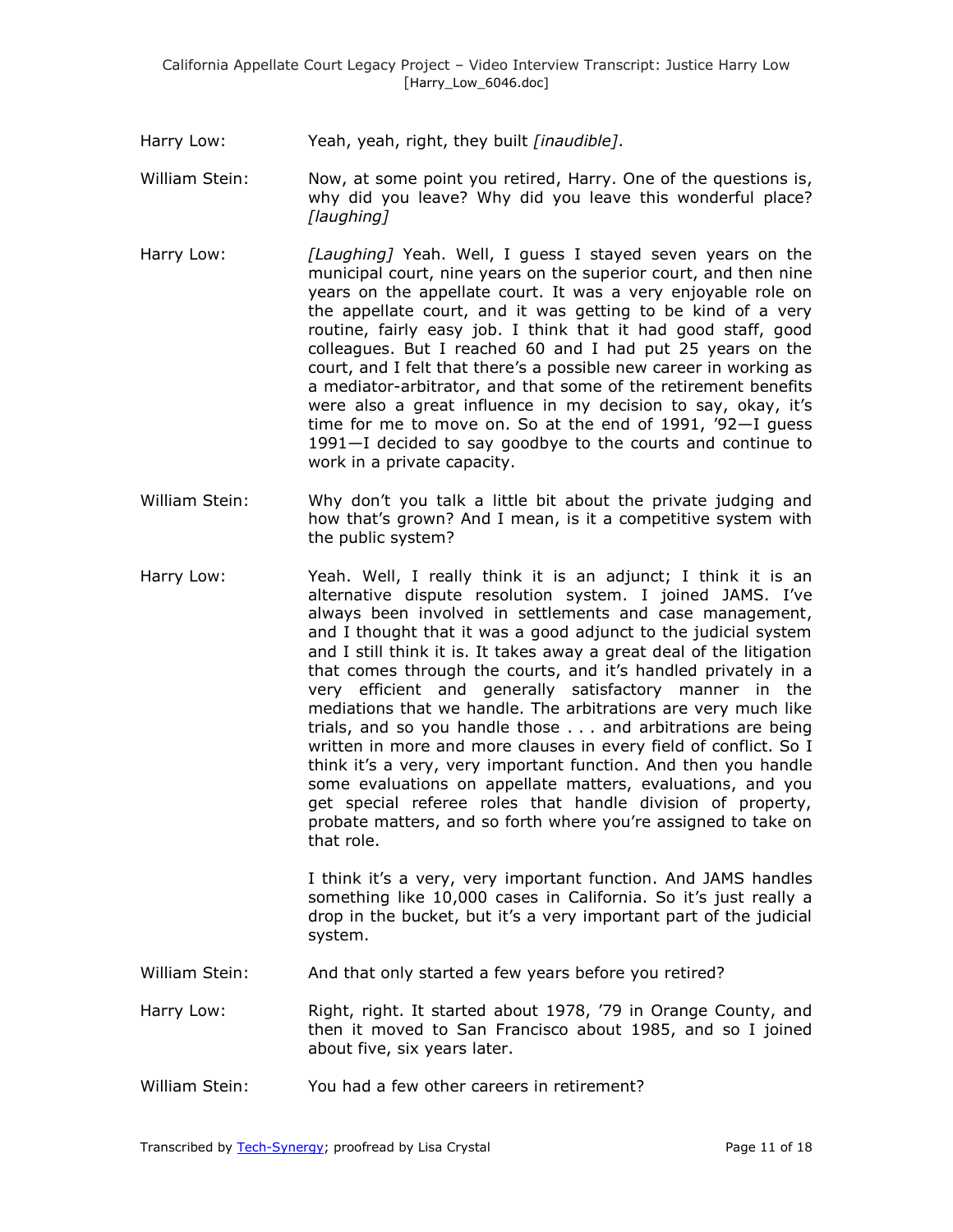Harry Low: Yeah. *[laughing]*

William Stein: *[Laughing]* You're not a retiring kind of guy.

Harry Low: No, no, I'm not. Almost right after I retired, I get this call from Mayor Frank Jordan. He wanted to . . . "Now that you're retired, you've got some free time; you could take on this, president of the Police Commission"—I was a former chief of police—"and you just run these police commission meetings." And I said, ―Okay, Frank, I'll do it.‖ I knew Frank very well. I knew him since he was a rookie police officer and I was on the municipal court, and we worked on a number of things together, including minority police officer problems and recruitment problems. And I kind of admired the fellow. So I took on that presidency of the police commission; and almost from the very beginning, we had the Rodney King riots, so we had to discharge a former chief of police. We had all kinds of problems with the management of the police department.

> And it was a very interesting, challenging role. I was still doing full-time JAMS work; then I went to the president of the . . . Frank Jordan served one term and then Willie Brown came in, and I kind of sat back and stayed away from things for a while. Then Willie Brown says we got some problems with the Human Rights Commission, and the FBI was looking into a lot of the airport contracts. Willie didn't tell me about that part, but he asked me to chair the Human Rights Commission, and I did that for about two years.

> And then I was arbitrating a case in San Diego and I get a call from the Governor's Office that said, "Send me your resume." I said, "What for? There are no vacancies on the Supreme Court." I was thinking and . . . no, but Chuck Quackenbush was removed from, was asked to resign. And the Governor was looking for somebody that might be able to kind of restore some confidence in the Insurance Commissioner's role. And one of my questions was, "Can I run the office out of San Francisco? Because that's where my home is, so . . . " "Well, we think so." But no, you had to get an apartment in Sacramento and spend a lot of time in Sacramento. But it was a very interesting role when I was Insurance Commissioner. I met some very interesting people, worked with some very interesting issues, and kind of rebuilt the office and worked very hard in that position.

William Stein: Yeah, just for the record that was Gray Davis, right?

Harry Low: Gray Davis, yeah.

William Stein: And you did work. I mean I remember that office was in the bottom of the . . . a bottomless pit, ethically and reputationwise.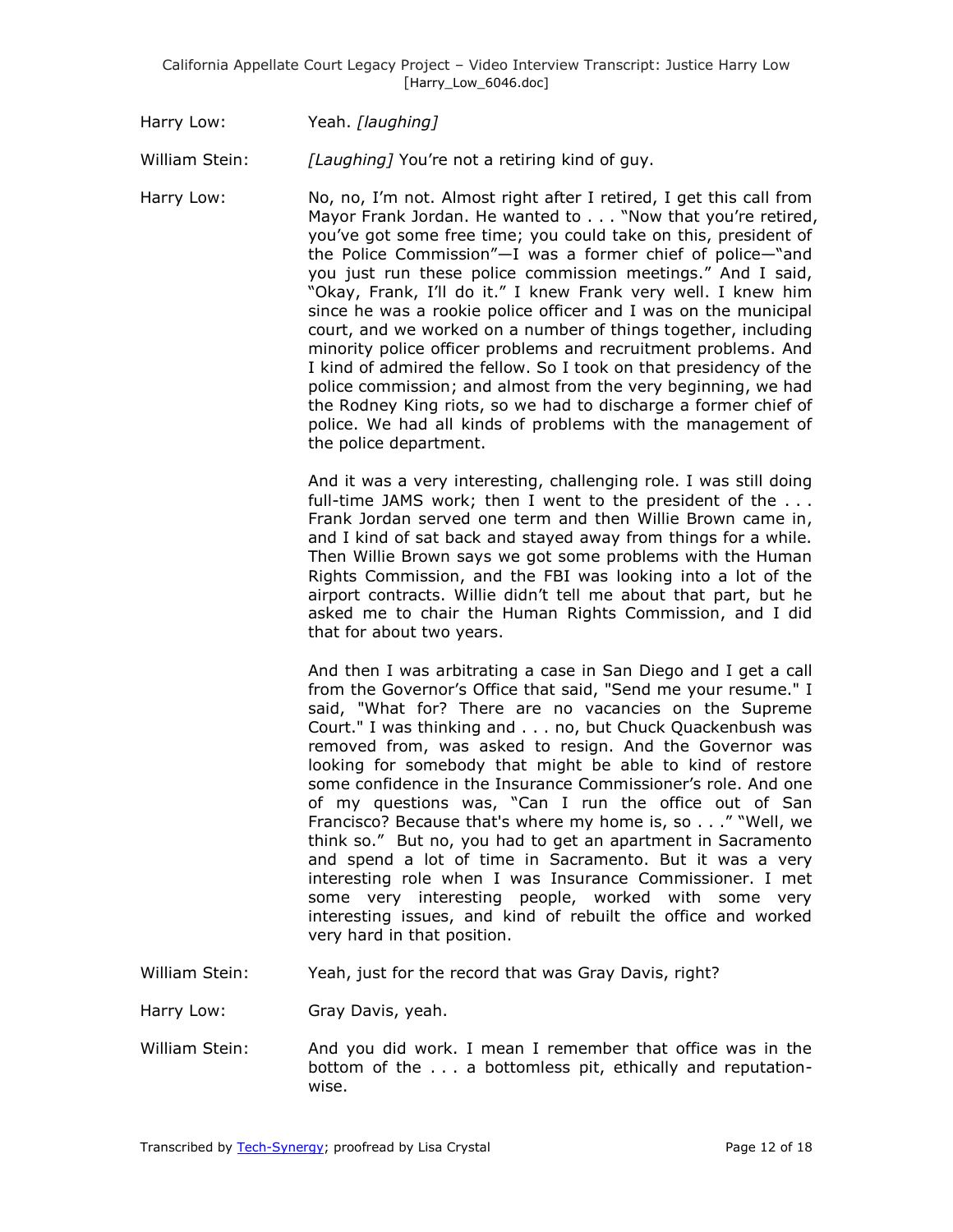### $(00:47:42)$

| Harry Low: | It was. It was a very interesting challenge. And even staff, one-<br>quarter of the staff, had left that office, so we had 350<br>vacancies out of 1400 people. So I had to rebuild the entire<br>staff and rebuild the executive staff and give it a whole new<br>direction and look into a lot of things that were amiss or I<br>thought not very well handled. Then I also took an active role<br>in the regulatory side of the thing in the office, and spent a lot<br>of time in Sacramento, Los Angeles, and San Francisco, and a<br>lot of time going back east and the midwest for meetings.<br>What's California doing about terrorism insurance, what's |
|------------|-------------------------------------------------------------------------------------------------------------------------------------------------------------------------------------------------------------------------------------------------------------------------------------------------------------------------------------------------------------------------------------------------------------------------------------------------------------------------------------------------------------------------------------------------------------------------------------------------------------------------------------------------------------------|
|            | California doing about NAFTA problems, what's California doing<br>about Holocaust issues, and so forth.                                                                                                                                                                                                                                                                                                                                                                                                                                                                                                                                                           |

So I did a lot of traveling in those days. But I enjoyed the role. But after two and a half years, I said, "Well, I've done my job." *[laughing]* I kind of cleaned up the office and put it back on track. So it was a role that I still enjoy, and I do a fair number of mediations involving insurance cases.

- William Stein: I remember, to introduce this subject, but I remember visiting your court in San Francisco Superior Court and you had the huge mural of the old city—pre–earthquake and fire city—and then you used to run a court of historic review out of that. You had a longtime history, interest in the history of the city or the history basically of California and those issues.
- Harry Low: Right.
- William Stein: I wanted to talk about some of the issues that are facing our court now, and if you feel comfortable giving us kind of a historic pre-review about perspective on the matters. You've been a longtime advocate of diversity and opportunity for minority people, and we still . . . You were on, as I mentioned earlier, on that 2020 committee. You said you'd been the first person of the Chinese-American ancestry in a lot of areas. Recently our strategic plan for the judicial branch, which just came out for 2007–2012 . . . The number-one goal is to have the makeup of the judiciary branch reflect the diversity of the state residents. And I know you've given a leg up to a lot of people when you had the opportunity to do that. And I just wondered if you had any views.
- Harry Low: Well, I think that that's certainly a desired goal. I think that there are . . . California has 50 percent minority population, and the judiciary should reflect to some degree that makeup of our communities at every level. And I think that the First District now sits right in the heart of a huge Asian and Hispanic population, and I think that there are just no Asians on the current Court of Appeal. I think that in the First District . . . And I think that that's a deficiency that should be addressed by the Governor and certainly by the Court of Appeal. Not that the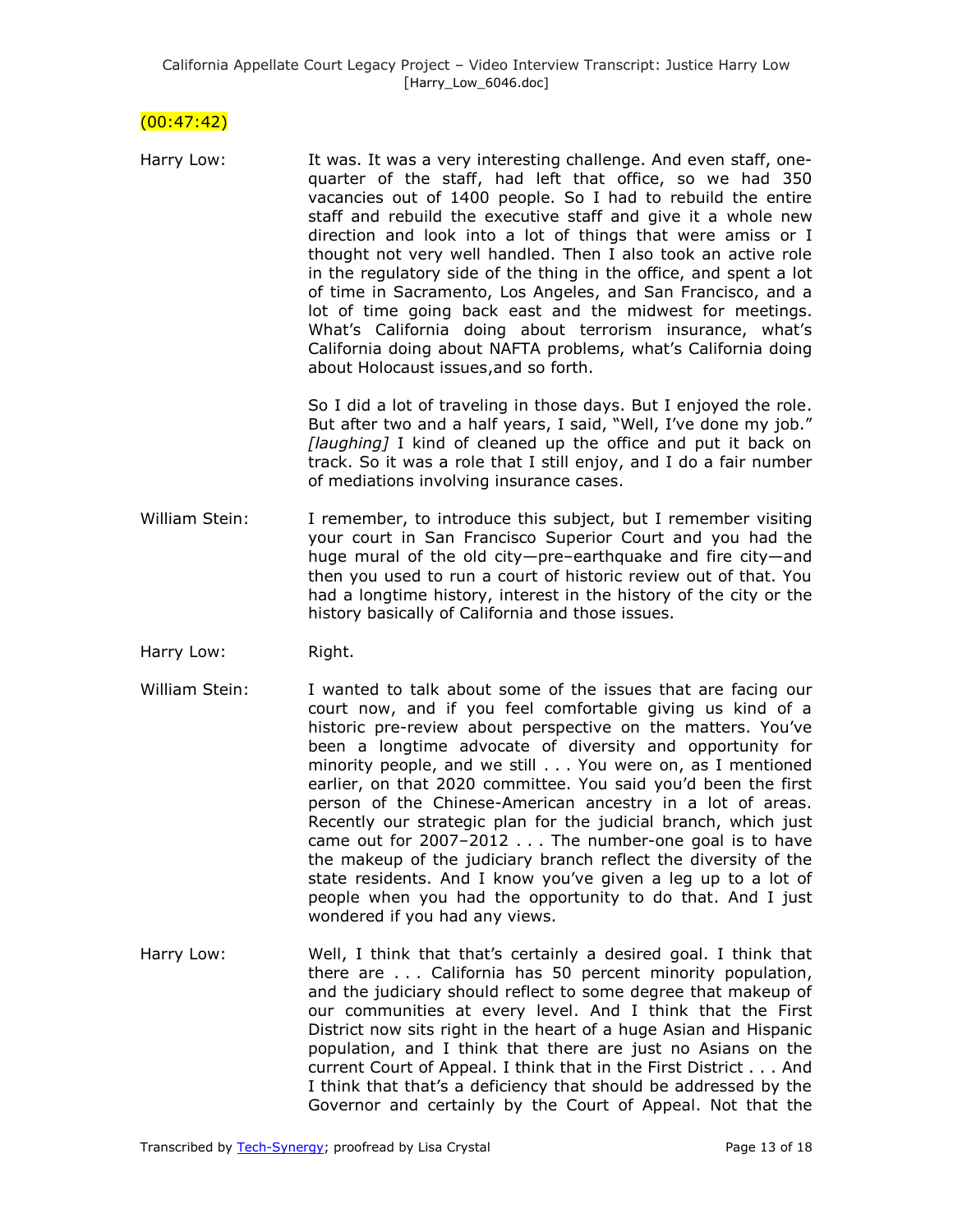Court of Appeal deals a lot with the type of trial public process that invites a lot of minorities in there, but it certainly deals with minority issues; and I think that to have more diversity is very, very important.

- William Stein: It was interesting to me, because I have known you for a very long time. I remember in 1988, when you wrote that concurring opinion in the *Peat, Marwick* about the use of the term "the Chinese wall." Until I read that, I had never realized that that could be, that it was being, interpreted as a derogatory matter—until I read that thing. I said, "Oh, my god, it's so clear after reading your concurring opinion." I think that is part of the problem with the lack of diversity. People go on saying and doing things they don't even realize are offensive or demeaning.
- Harry Low: Yeah, right.
- William Stein: I have a concern, though. And you have two sons who are attorneys, partners in major firms, have done very successfully. I'm just concerned about . . . you mentioned the retirement system here. I mean, that used to be one of the big draws. The current retirement system, which I'm fortunately not a member of, is not a big draw. I mean, it is . . . I don't know how familiar you are with it. You're out there hopefully recruiting people because you know everybody. And is there a resistance to coming, to join?
- Harry Low: I think it is; there are barriers. And I think that the financial incentives are somewhat below private practice, and to entice good, top-notch people who will go through the ranks of the trial in the appellate process are diminishing because the financial incentives are just not there. And I think that all or most people who take on a job don't really look at the pension till they get a little older. The financial rewards of being a trial judge are somewhat limiting. And particularly if they have young families and if they have two or three kids that are going on to private schools or going to college, it's very, very much of a barrier—and that has to be addressed. And I think that it's an issue that's national, of course, and even the federal courts are having great difficulty in keeping good people on the court.

Then I think that there probably has to be a more concentrated recruitment process to encourage young Asian lawyers to go into public service and develop an interest in the judiciary and find that there are a lot of rewards in being . . . And people kind of live within their financial boundaries anyway, and it works out very well.

William Stein: As you and I have learned. Well, it seemed to me back when I was young and there were . . . Well, you mentioned Byron Arnold. Byron Arnold was a friend of our family and one of the influences that gave me a lead where I went. But it seemed to me in those days it would be people out of successful private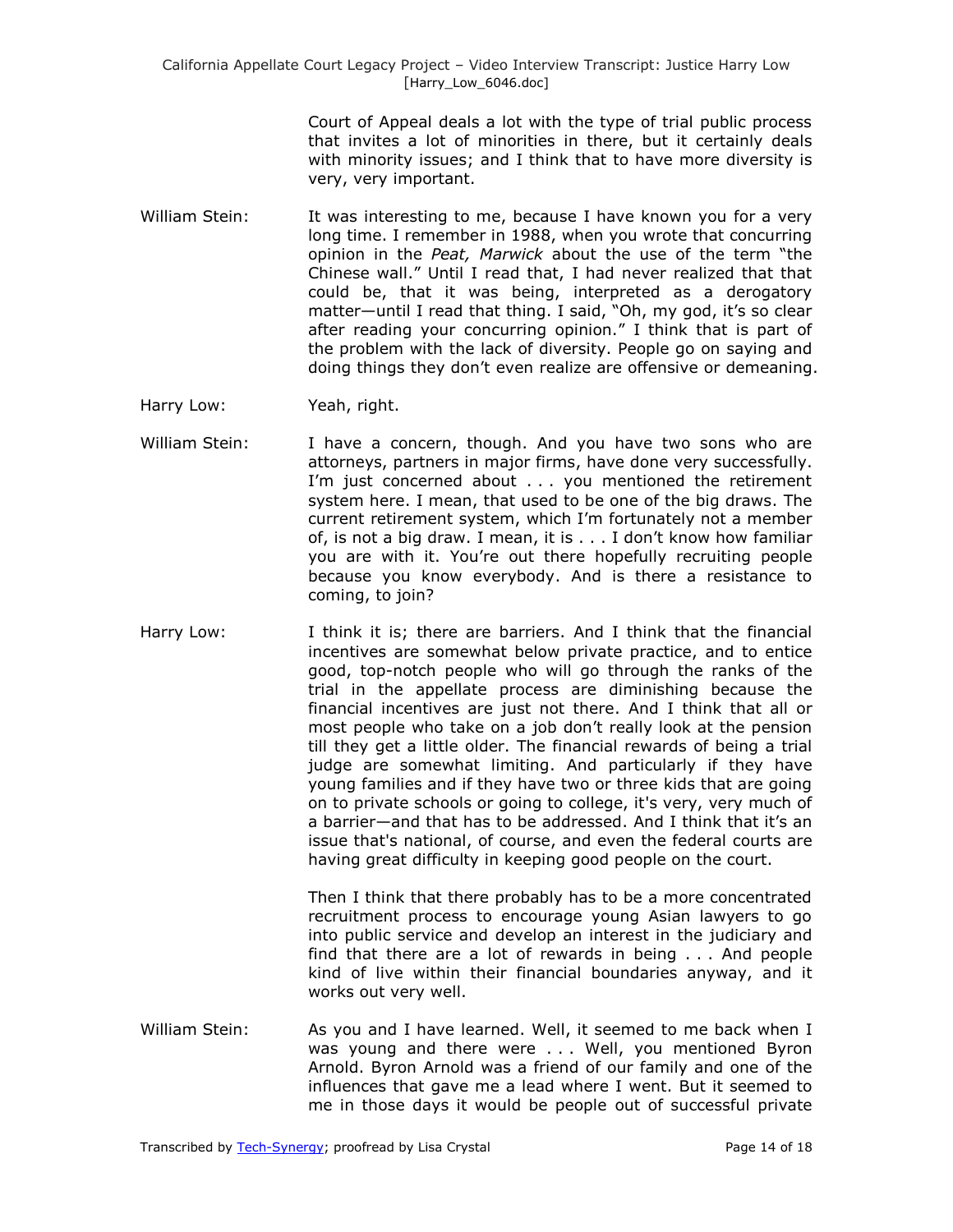practices who perhaps hadn't put enough away for a good retirement that were interested in coming over and taking a pay cut; then they came at a senior time in their career. But they weren't appointed as young as you and I were in those days; they served and then retired on . . . And Walter Carpeneti, he was appointed fairly young.

- Harry Low: Yeah.
- William Stein: But anyway, the other thing: you were the president, you served as a president of the California Judges Association in the late 1970s, and in those days . . . I want to talk a little bit, if you want to, about the changing in the Code of Judicial Ethics and the view of judicial ethics in your career here. That time, the California Judges Association basically wrote and promulgated the Code of Judicial Conduct, but the commission . . . Now after the amendment to the Constitution, the Supreme Court now promulgates what they call the Canons of Judicial Ethics. It seems to me it's gone from a few "Thou shalt not" type rules to almost a manual now. We just had a three-day course, a mandatory course, of 12 hours in code. I remember dealing with it back in the 1970s when I was a prosecutor for the commission, and it was much simpler in those days. Now we seem to have gone from actual prejudice or bias to conduct that might leave the impression of—

[Audio Gap –  $00:58:36 - 00:58:50$ ]

- William Stein: We were talking about the ethics, changing views of judicial ethics. I don't know for sure that—
- Harry Low: I do. I think that . . . And I've kind of lived through it, because from the mid-1960s when I first went on the bench, judges were far more loose in handling questions of judicial ethics and kind of engaged in a fair amount of outside activities and it wasn't particularly scrutinized or closely monitored. And I've kind of watched this changing atmosphere of greater and greater scrutiny; and I think it's good, overall it's good. I think that judges are held to a very high standard, and that standard has to be enforced. During my period of time while I was on, the California Judges Association wrote the opinions about rules, and some kind of favored the judges. But I think that now it's handled more independently, and it's a good thing. I think that the judiciary has benefited from this and more intense scrutiny.

I do think that there is an area of drawback, and that is I do think that you need to balance. The judge who remains fairly active in the community—and I think that that's a good thing for the judge to be active in the community, to be a participant, to learn from the community, to sit with police officers one day, gang members another day, or to mix with the diversity of the community, to mix with the economic levels within the community—I think that that's greatly discouraged or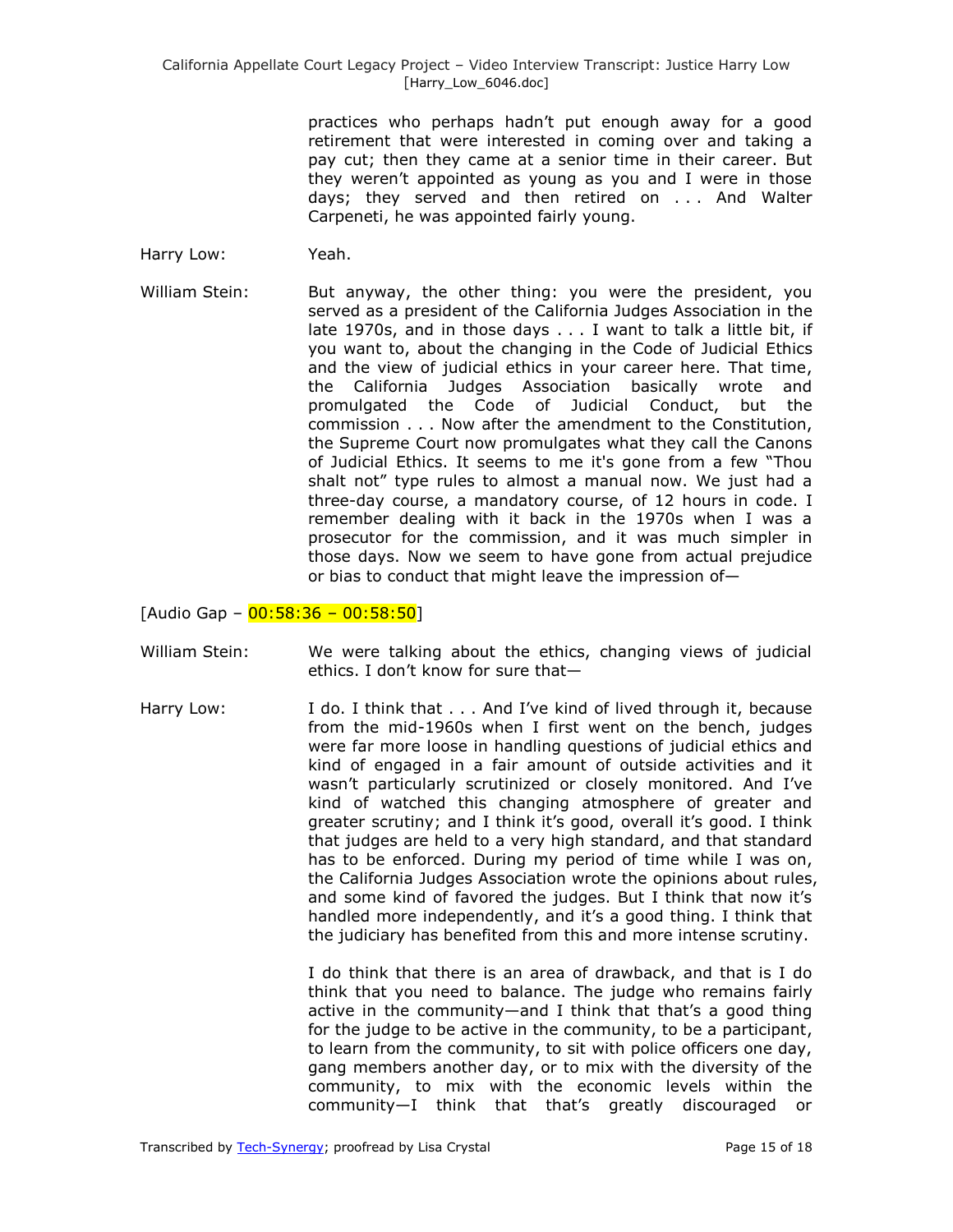scrutinized nowadays so that the judges are very, very fearful of participating in many kinds of community-type activities.

And I think that that's a balancing factor; but it's also, I think, a negative. I think that when we remove judges more and more, particularly trial judges—I don't know how you could really make a distinction between trial and appellate judges—but I think that it's good for trial judges to be involved in the community to see the various issues that members of the community face on a daily basis. I think that judges can become very isolated if they don't participate. And the canons, I think, discourage that to some degree, and I think that that should be corrected.

- William Stein: It's interesting. I'm sure you have the same experience, that people like to meet a judge.
- Harry Low: Right.
- William Stein: And the first thing they always want to talk about is their experience on jury duty. Nobody wants to serve on jury duty and nobody ever forgets that they always . . . But it is, I think, a reinforcing experience for the people as well as the judge.
- Harry Low: Right. The jury experience, their personal experience in some kind of a small case, or their involvement with the traffic court and so forth. I think that it's very helpful for members of the bench to hear those from the people and to be part of the community process.
- William Stein: As you say, you were actually appointed to the bench fairly young, had a young family—raised, well, pretty much while you were a judge. How did that affect the family life and all?
- Harry Low: I was appointed around in 1966, so my family was fairly young in those days; three kids. My older son was a teenager, a young teenager at that period of time. That was during the height of the Haight-Ashbury development and the demands on young people to try to fit in and try not to fit in. It was pretty hard on the kids, but they managed. They all went to public schools, and public schools were still quite good in San Francisco. And they went to the public universities and two of them went on to Hastings. So it worked out all right. But I think that the demands now on young families are far more intense, and I think that private schools are taking more and more of a big bite out of the family budgets. And we didn't have to deal with that, fortunately, because the public schools were still fairly good. But overall we all managed and enjoyed a pretty good middle-class life.
- William Stein: I think your . . . was it your youngest son the other day quoted as saying that the description of your compass was the sense of purpose in life? And I think that's probably the best way to sum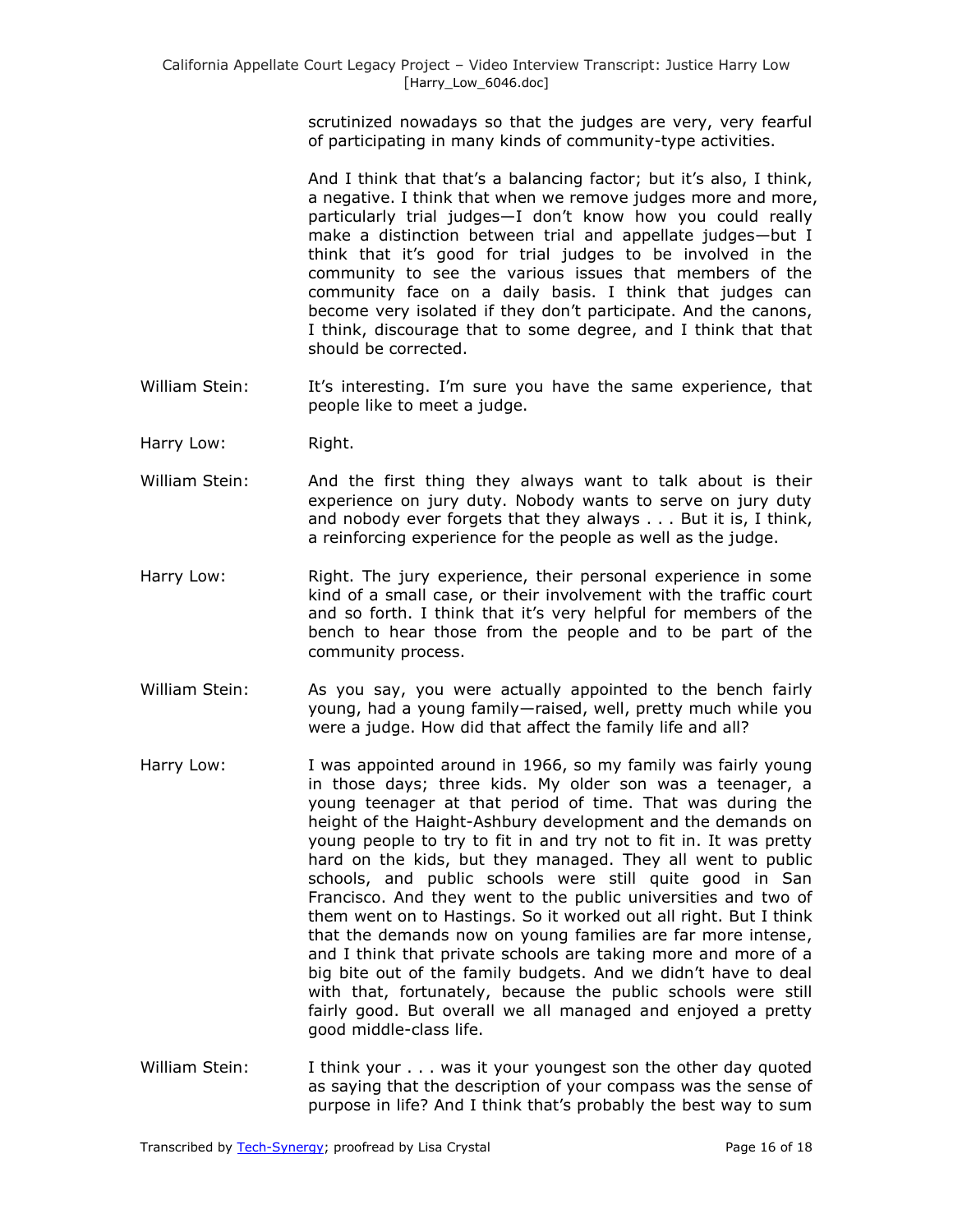that up. Any words of advice you'd like to pass on about . . . we talked about the impact of the career on your family life and social activities. How about any rewards or advantages?

Harry Low: Well, I think that just about every phase of my judicial career I really enjoyed. I enjoyed the municipal court; I really found that a fascinating experience. And the kinds of social issues that we dealt with from the mid-1960s, we had kind of a frontrow seat seeing the changing things that were going on in San Francisco and in the world. Experience was . . . while I was a municipal court judge.

> Then on the superior court I took on just about every role; and even the juvenile court, I took that on at that sort of the tail end of my judicial career on superior court. I thoroughly enjoyed that role and experienced a great deal of extrajudicialtype activities like the California Judges Association and even took on a role at the Board of Visitors at West Point. And when they had a Women at West Point program going on and there was kind of a minority recruitment effort going on then, and I chaired the Board of Visitors in the late 1970s, early 1980s. And so it was . . . I've had that experience.

> And then on the appellate court, I really enjoyed working with my colleagues there. And it was a fun time. And I'm still having a fairly good time doing what I'm doing; and I think that that's sort of my key, was that I enjoyed the various roles that I've had.

- William Stein: Then you made the exodus with us from this building after the earthquake of 1989. So I think, as I recall, you were actually in the building?
- Harry Low: I was. Yeah.
- William Stein: We had to shut down here and go to Marathon for . . . well, you retired from Marathon. You didn't move back here?
- Harry Low: No, no. I didn't move back here. Yeah, in fact, in the 1989 earthquake, I was leaving the building and I was in the basement of this building. And I remember going to my car just about 5:00 and the whole building was shaking and the pillars were moving back and forth that were holding up the building and the sewer lines; the big, old sewer lines that ran through the basement were bouncing up and down. I thought, gee, I don't want to be drowned in sewage. *[laughing]* It was a very interesting experience, because this was a pretty old building and this was a rather vulnerable building.
- William Stein: It really was, and we were out of here for about 10 years while they got it rebuilt.